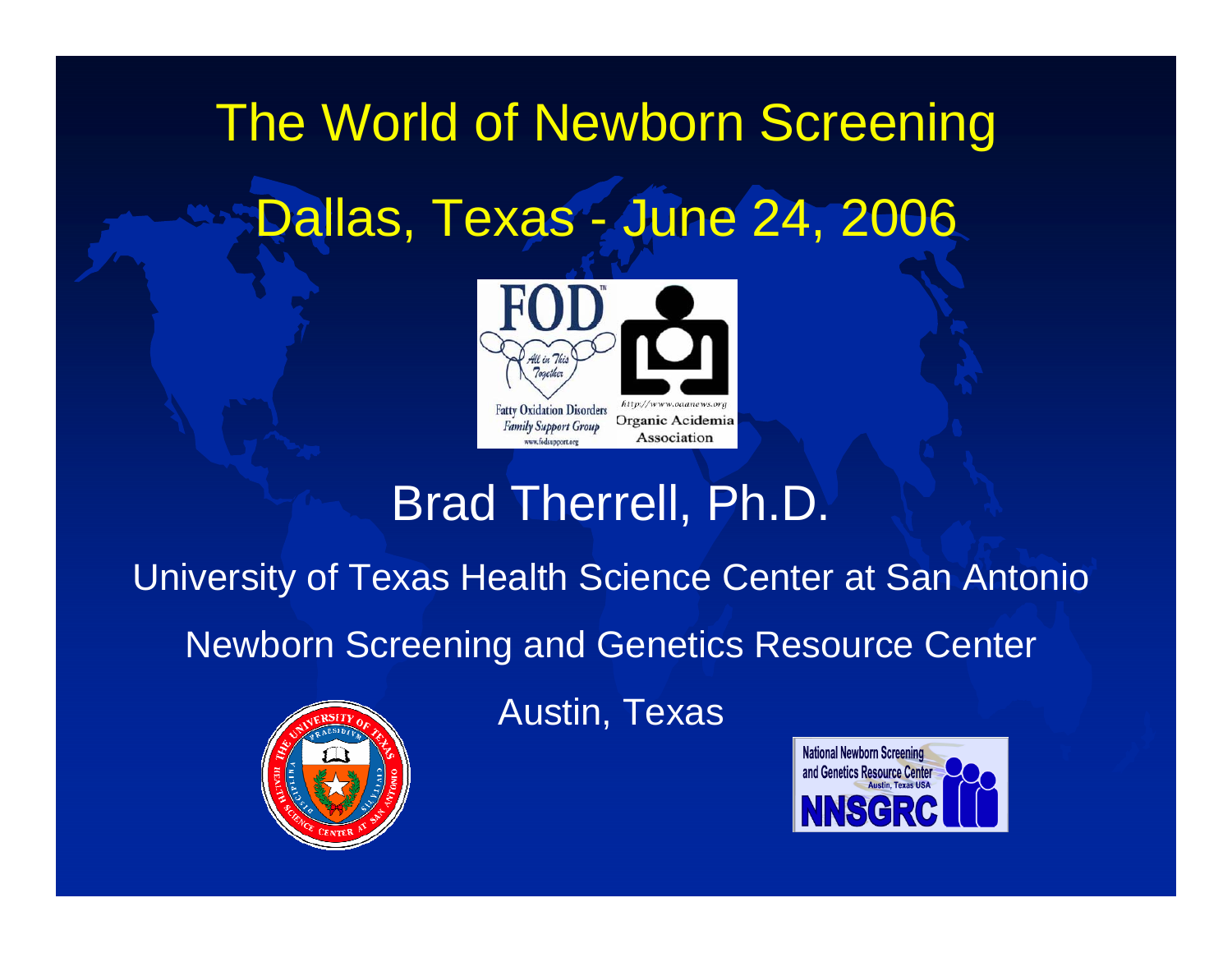# NNSGRC Cooperative **Agreement**

### **Purpose**

*To establish and maintain a National Center to serve as a resource for:* 

*refining state newborn screening programs,*

 *enhancing state capacity to incorporate new developments in genetics and disease prevention into public health, and*

◆ serving as a contact center for consumers, public *health professionals and government officials.* 

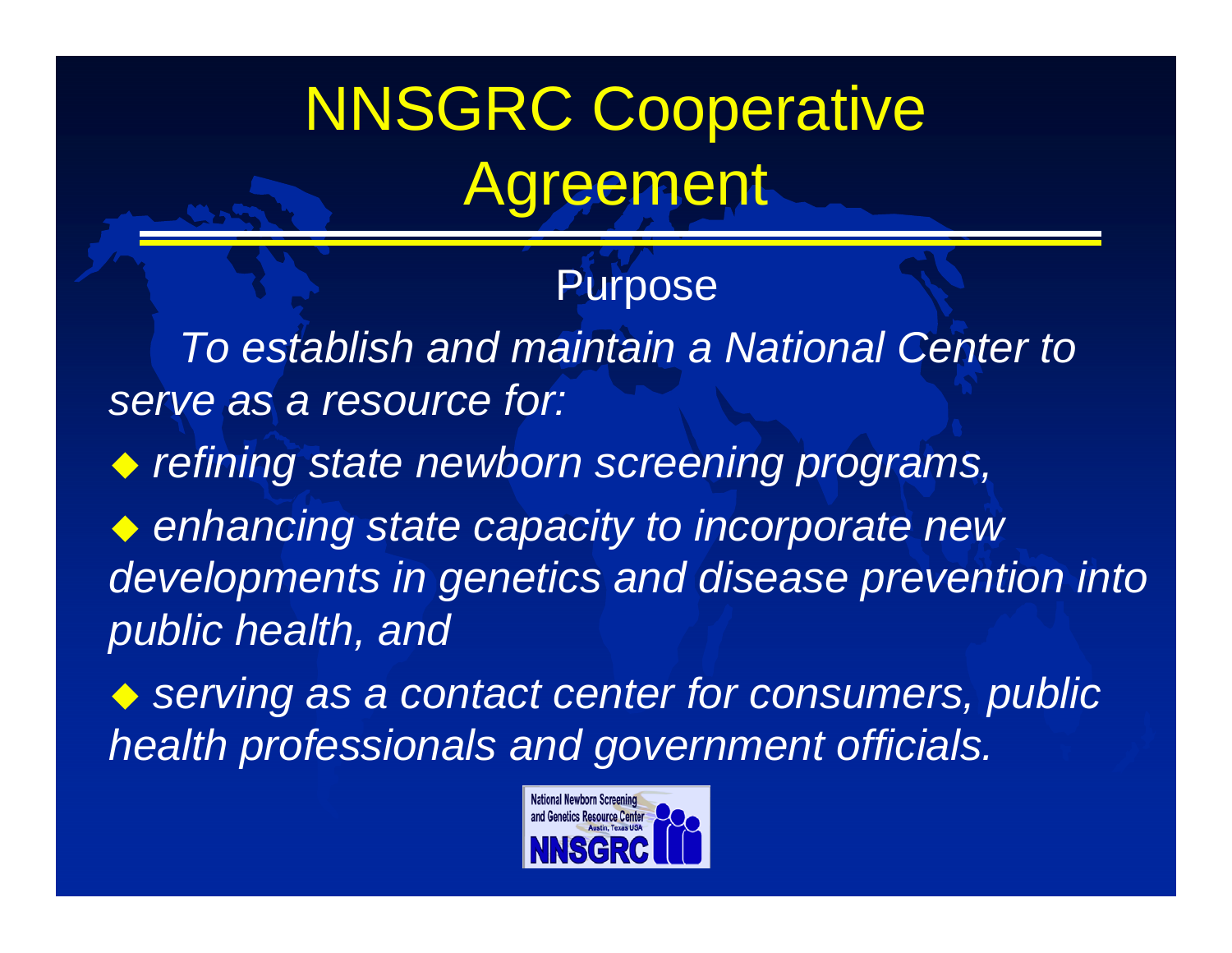### *NNSGRC INFRASTRUCTURE*

*MCHB Project Officer*

*NBS Technical Consultation Team*

*Genetics Technical Consultation Team*

*NNSGRC Office – Austin*

*Executive Director [Genetics Program Director] Administrative Assistant Program Coordinators (1.5 )*

*Project Advice Committees*

*VariousSubcontracts*

**National Newborn Screening** and Genetics Resource Center **INSGR** 

*Executive Advisory Committee Includes 3 Center Administrators, 2 HRSA Advisors, 1 CDC Advisor 1 Consumer Liaison*

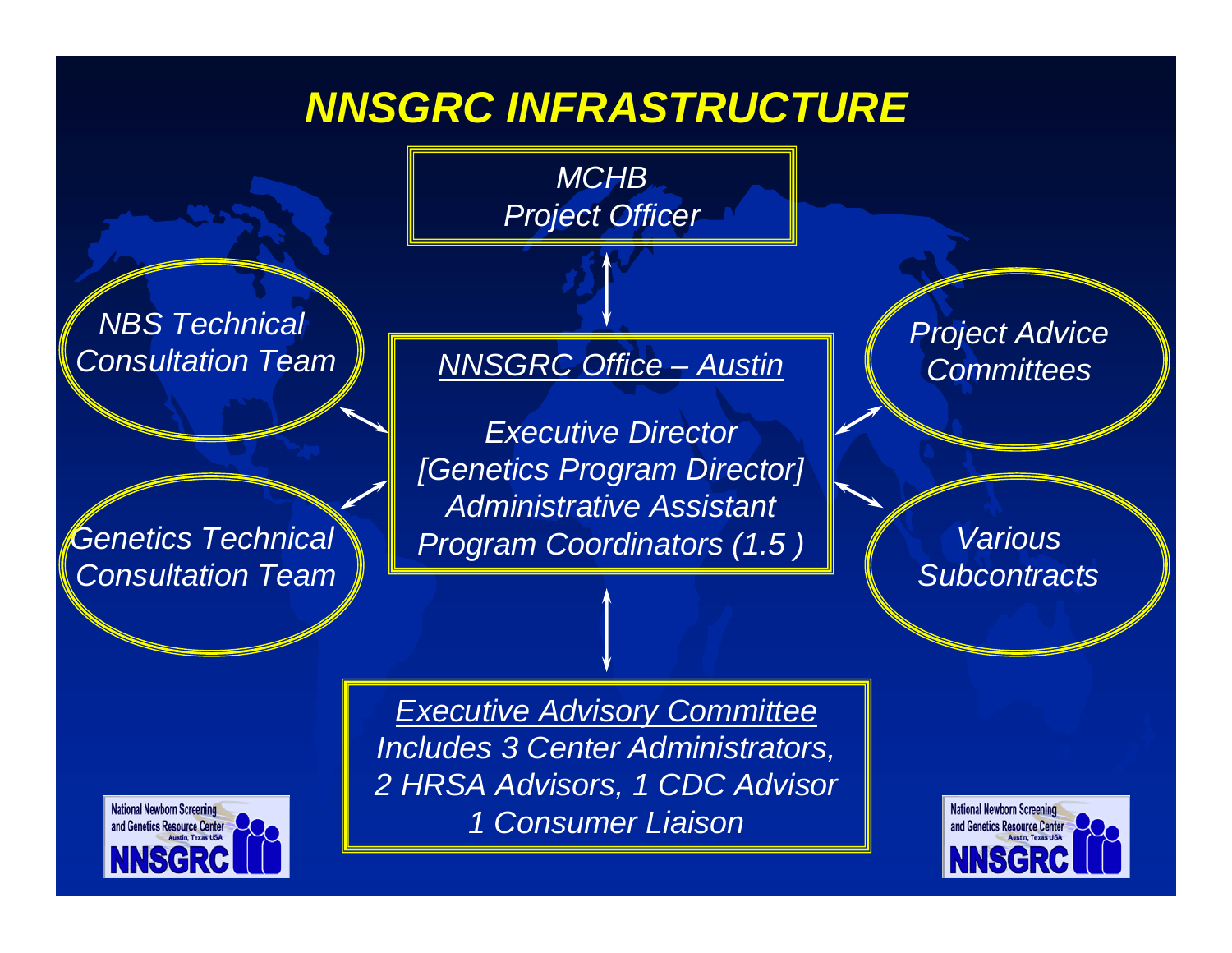On-Line newborn screening program information and assistance:

> Genetics and Newborn Screening Resource Center of the U.S. NNSGRC Website: http://genes-r-us.uthscsa.edu

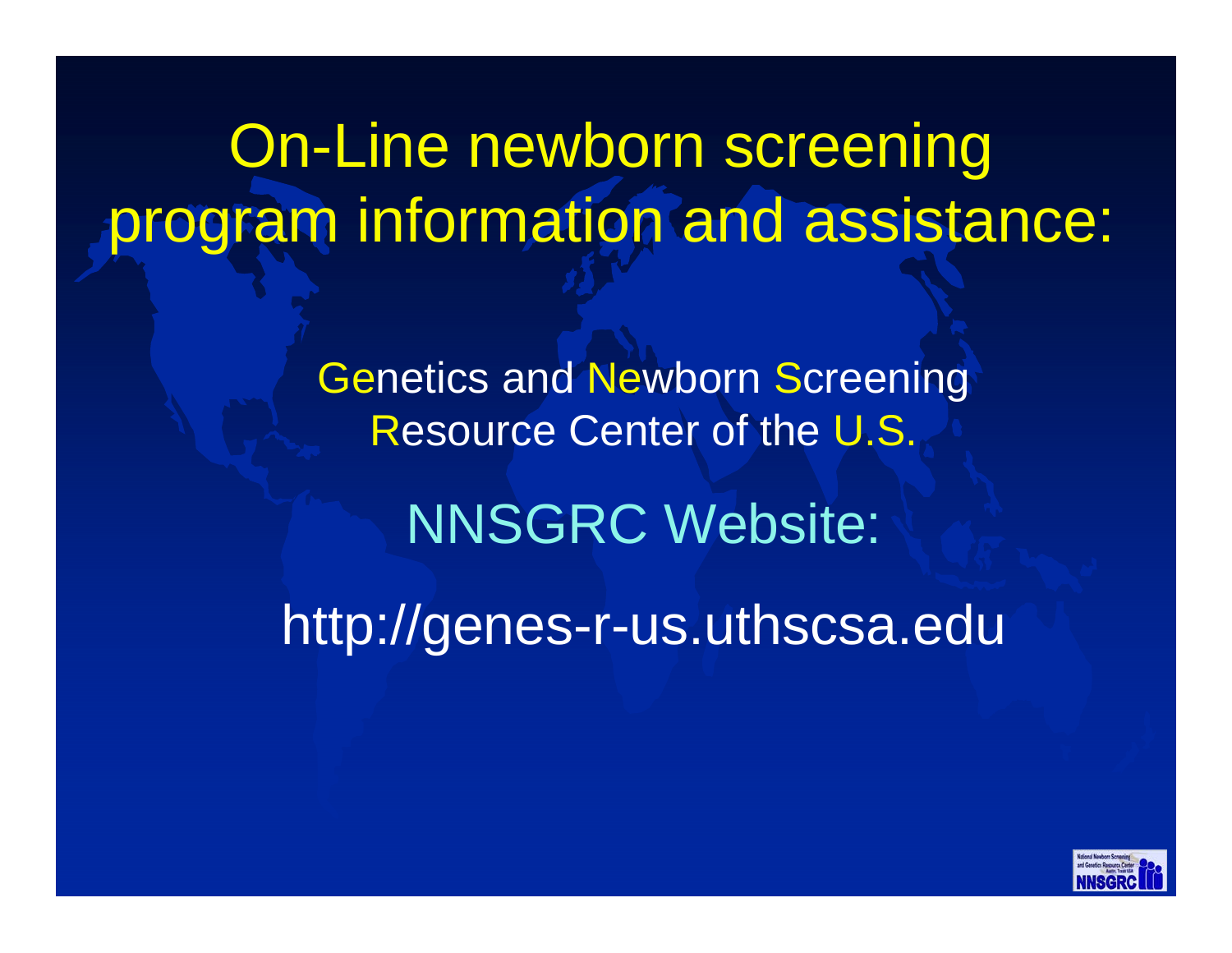## National Newborn Screening Information System (NNSIS)



#### **National Newborn Screening Information System**

NNSGRC Home Help on NNSIS NNSGRC Staff Only Home:

Contact NNSGRC Logoff

and Genetics Resource Cente

Welcome to the National Newborn Screening Information System (NNSIS) database.

The database is hosted by the National Newborn Screening and Genetics Resource Center (NNSGRC) and is designed to provide a secure, Internet based, real-time, information collection and reporting system for capturing state and territorial newborn screening information.

The system uses existing reporting requirements specified in the former National Newborn Screening Annual Report.

- **Obtain a Report** W
- **Enter Individual or Annual Case Information** W
- **Contact NNSGRC** W

Welcome to our Newborn Screening Data System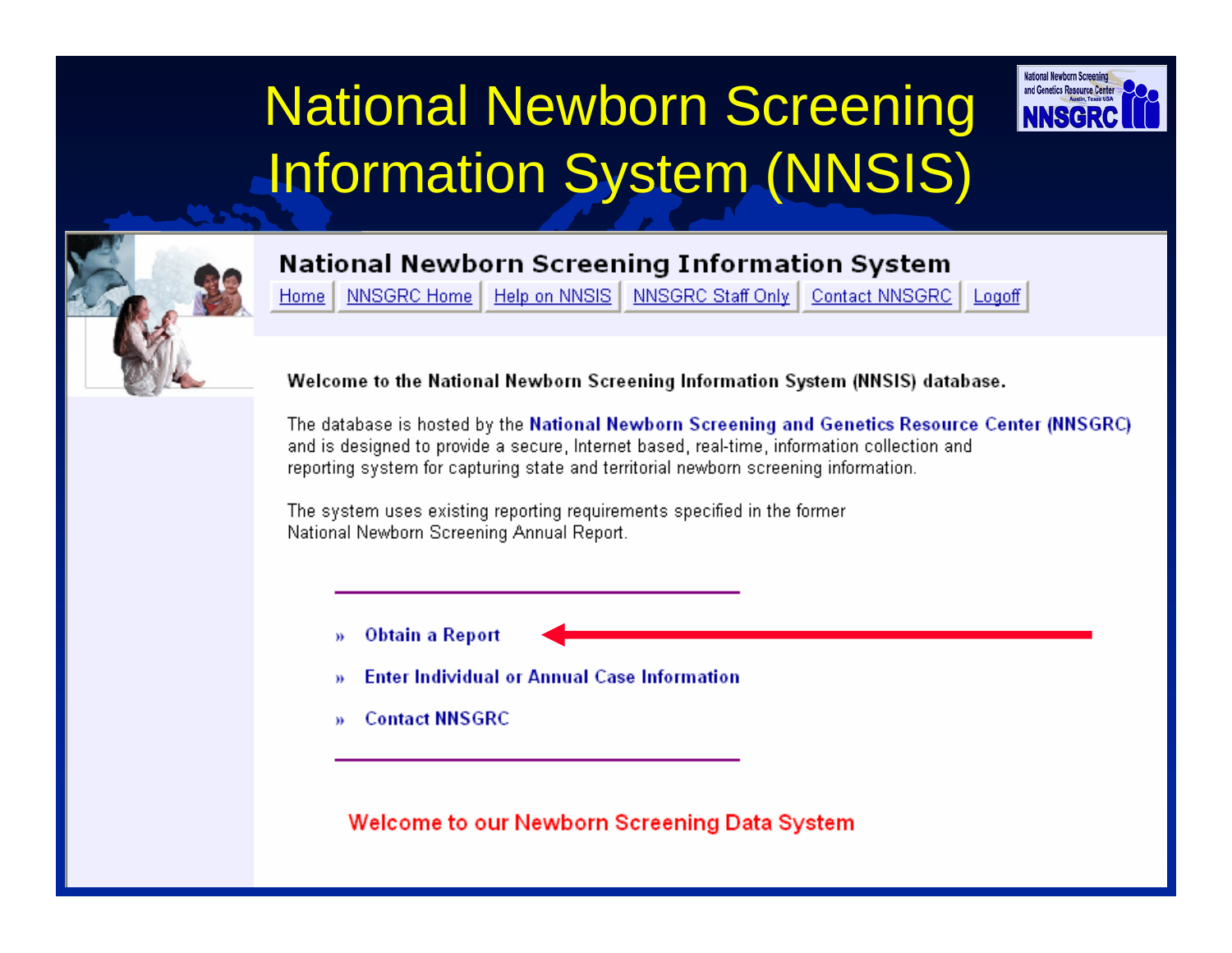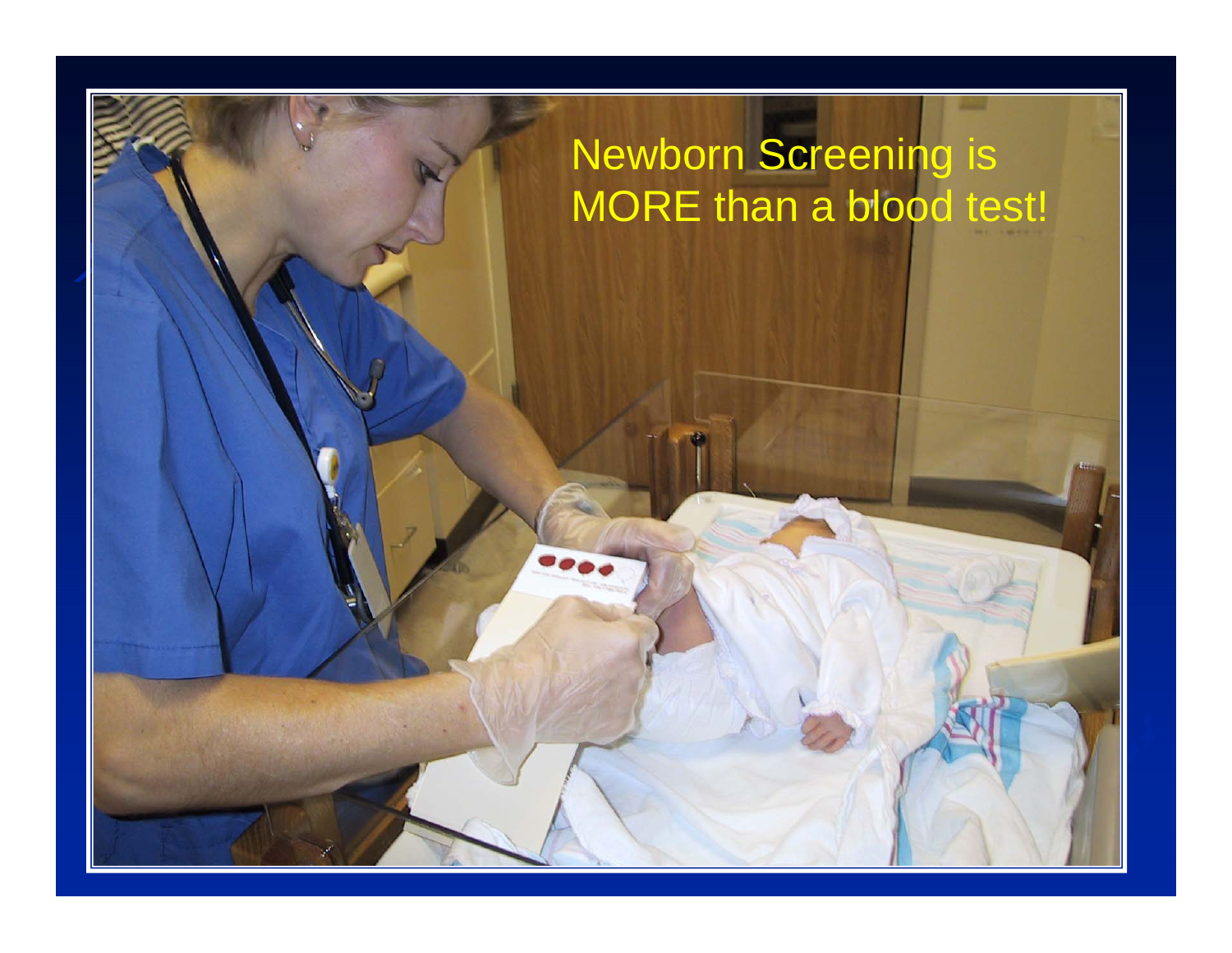**Newborn Screening Is:** *A System that includes*

- *Medical Practitioners (Doctors, Nurses, Mid-wives*
- *Laboratory Personnel*
- *Administrative and Follow-up Personnel*
- *Specialty Care Providers*
- *Source(s) of Payment*
- *Family Members*

• *Other Interested People (e.g. Politicians)*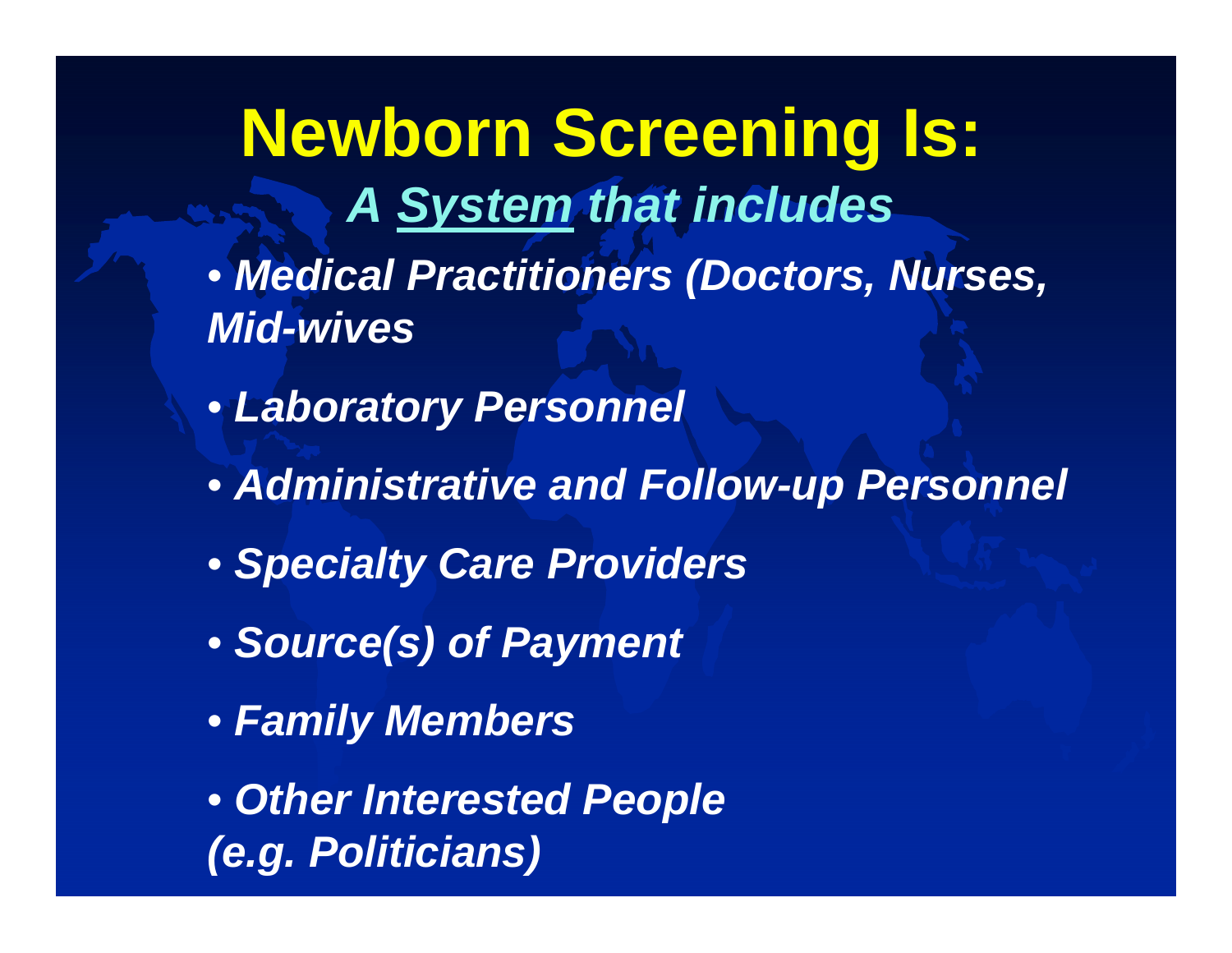**Newborn Screening Is:** *A System that:*

• *Usually begins with an interested individual (or group of individuals) who cares about improving health.*

•*Evolves in individual cultural, economic and political environments.*

• *Is successful because of the efforts of dedicated newborn screening staff members and concerned professionals .*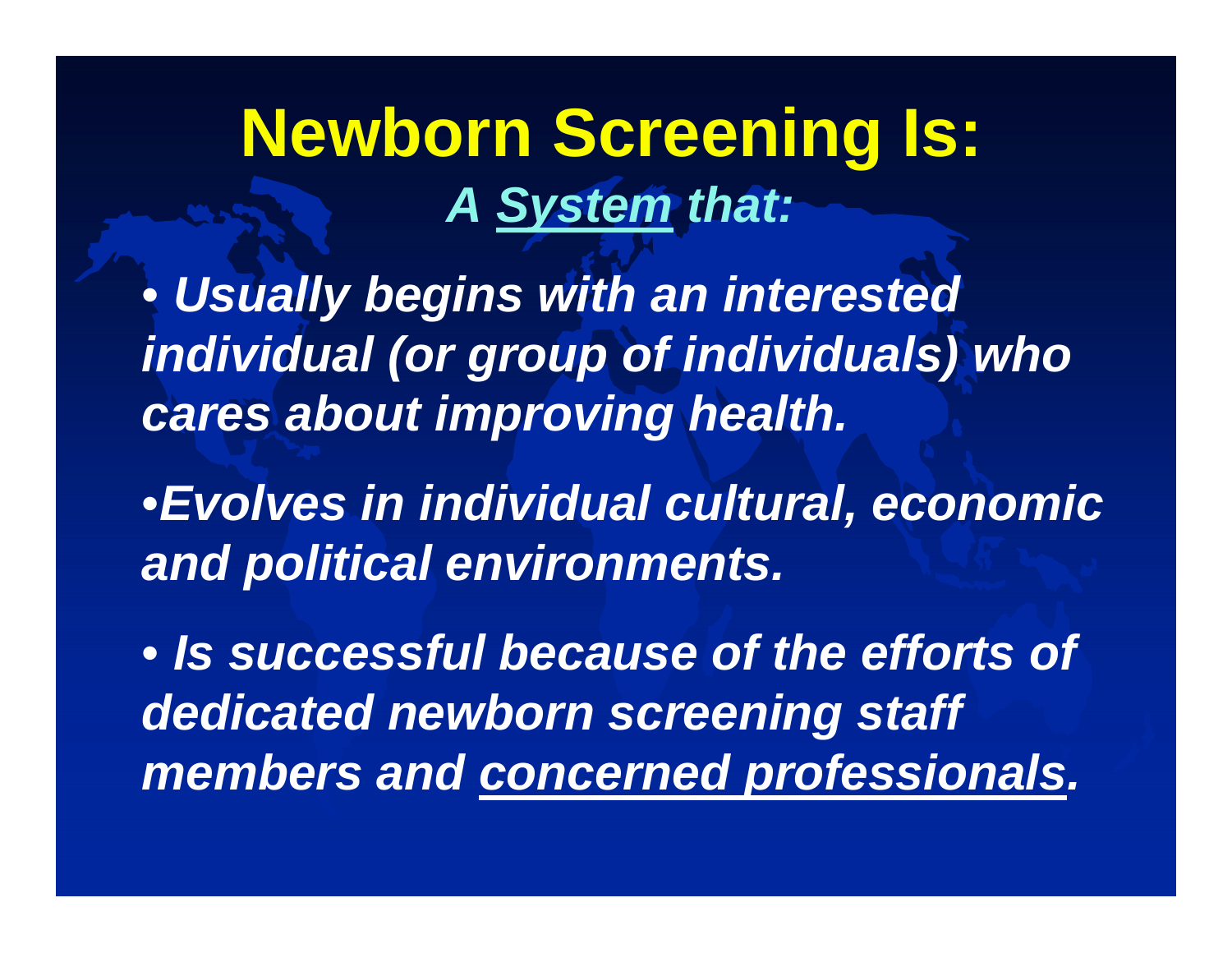

# Newborn Screening

## *Began in the 1960s with the work of Bob Guthrie (1916-1995)*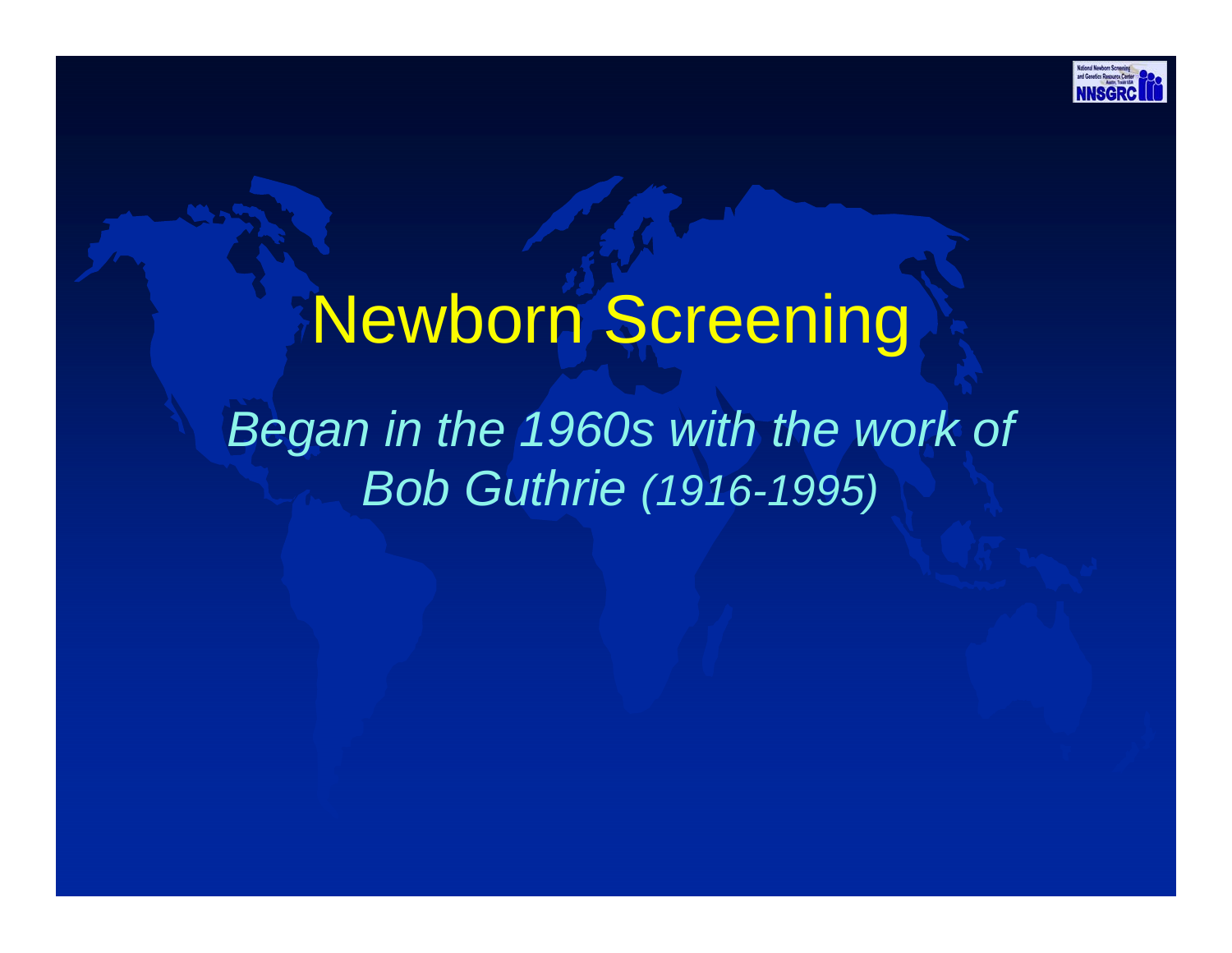**Brief Review: Newborn Screening History** 

### **Early 1960s**

- **1. Guthrie developed filter paper test for PKU (Identified newborns with PKU whose diet could be modified thus preventing mental retardation.)**
- **2. Parents pressed for testing through organized lobbying.**
- **3. Legislatures began to pass mandatory newborn screening laws to reduce institutionalization.**

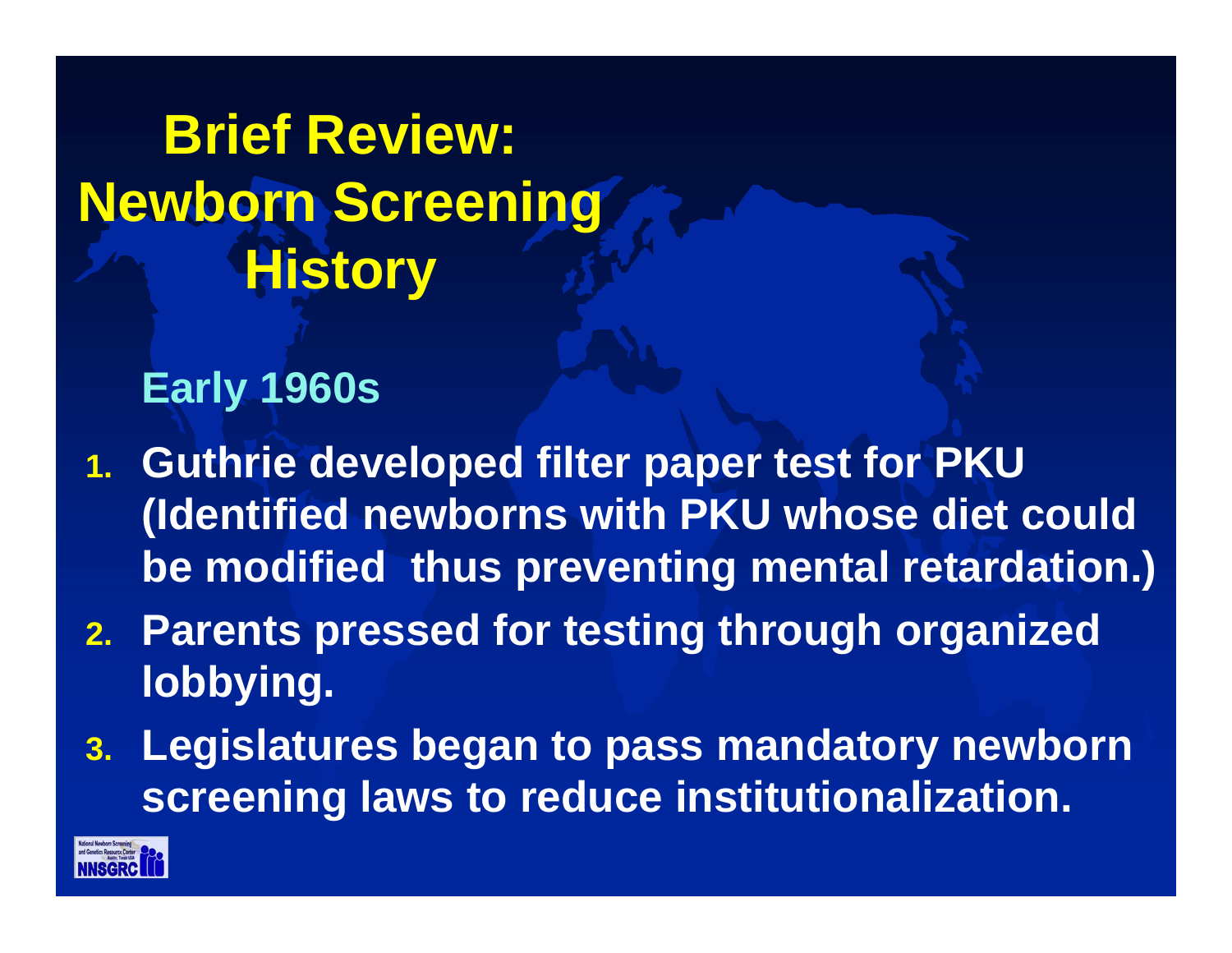Newborn Screening for Congenital Hypothyroidism began with the work of Jean Dussault, M.D. 1941 - 2003

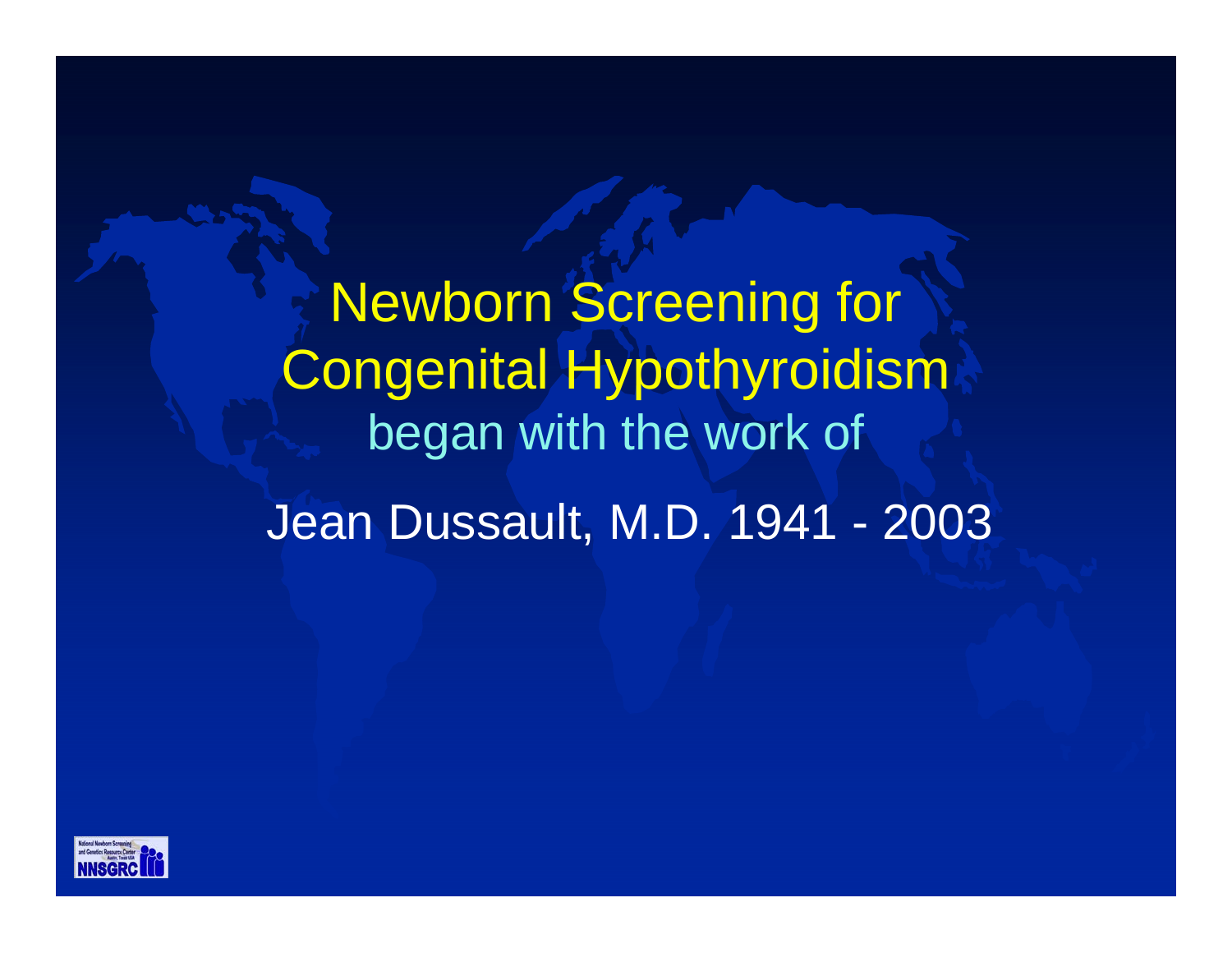**1970sBrief Newborn Screening History In the United States**

- ¾**Other filter paper tests became available – CH, CAH, SS, etc.**
- ¾**Technology improved allowing program expansion.**
- ¾ **Programs expanded to higher incidence disorders – congenital hypothyroidism – and disorders that result in death – CAH, GAL.**
- ¾ **Legislatures began asking programs to become self-supporting.**

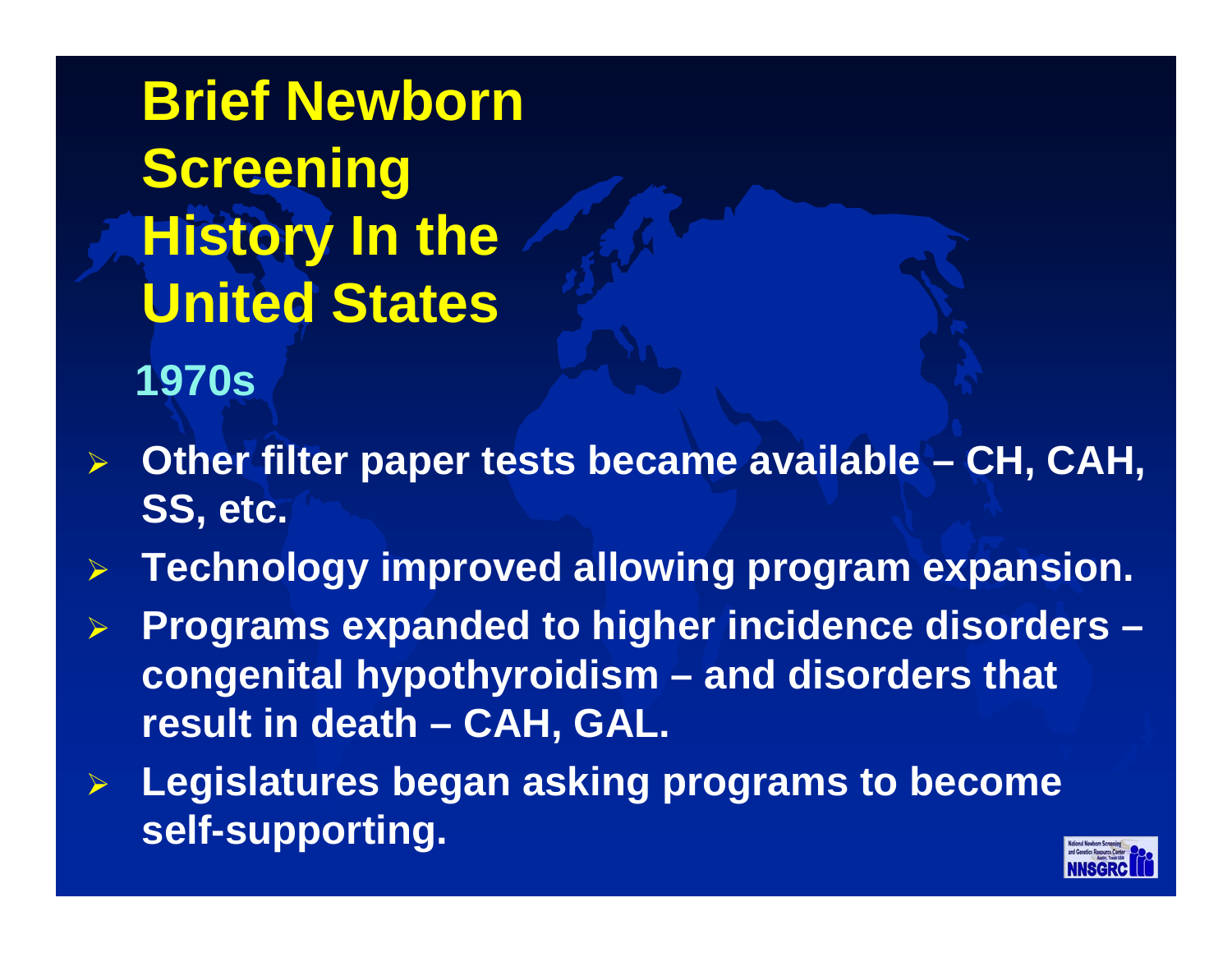## **Brief Newborn Screening History In the U.S.**

- **1980s**
- ¾**Programs became computerized.**
- ¾**Expansion continued, including DNA studies.**

### **1990s**

- $\blacktriangleright$  **DNA tests used as second tier – Sickle Cell Disease screening, Cystic Fibrosis screening.**
- $\sum_{i=1}^{n}$  **Tandem mass spectrometry developed allowing simultaneous detection of multiple disorders.**

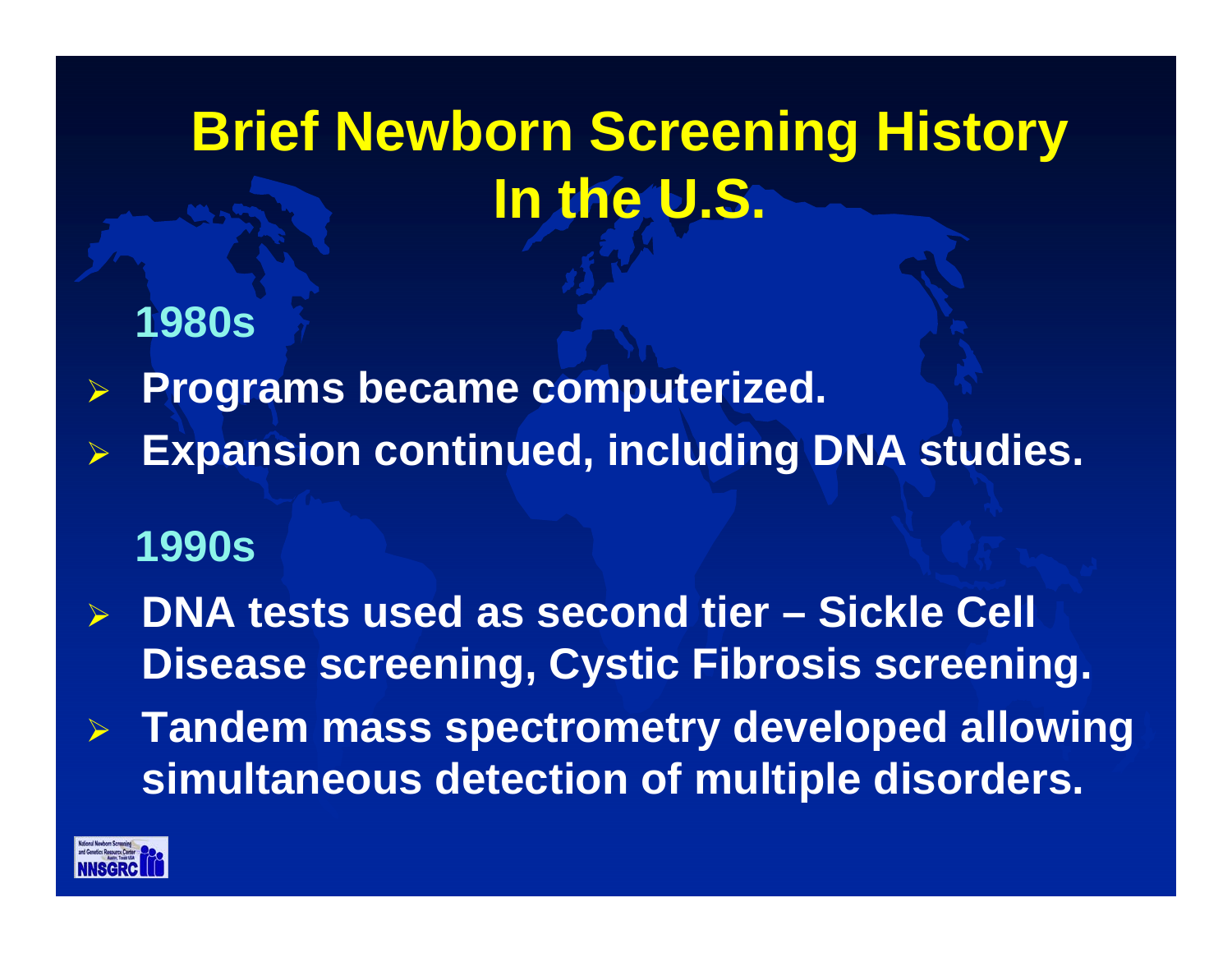## **Brief Newborn Screening History In the U.S.**

### **2000s**

- ¾**Newborn hearing screening**
- ¾ **Public pressure to expand testing with MS/MS**
- ¾ **Emphasis on program integration (especially data)**
- ¾ **Privacy concerns – residual blood spot, federal HIPAA rules (data sharing)**

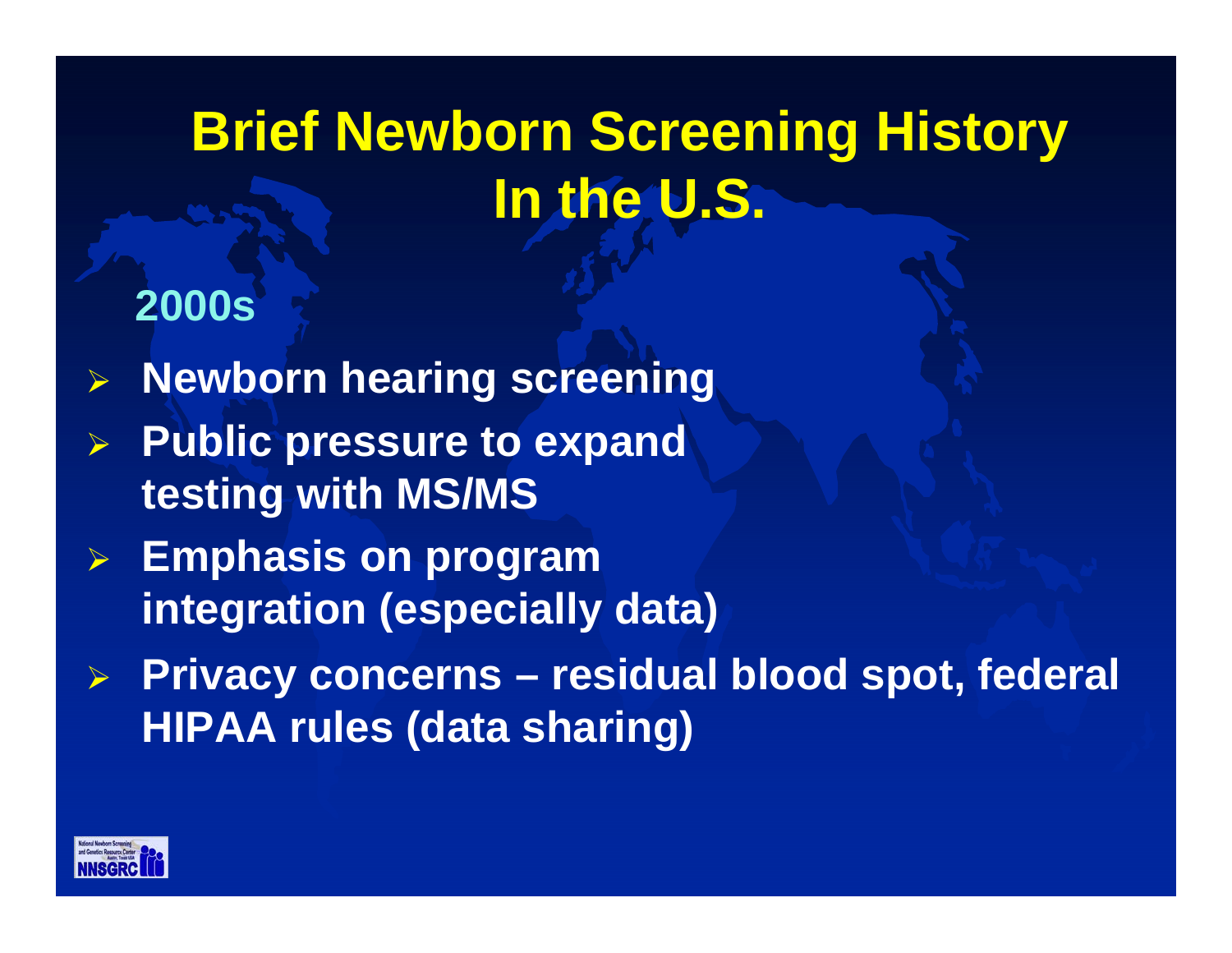## Who Decides About Newborn Screening in the U.S. and How?

Who?

◆ State Legislatures

*Every State has a law mandating screening – sometimes specifying disorder(s) and laboratories*

- ◆ State Health Officers
- ◆ State Boards of Health

◆ Advisory Committees (All but 2 have standing advisory committees)

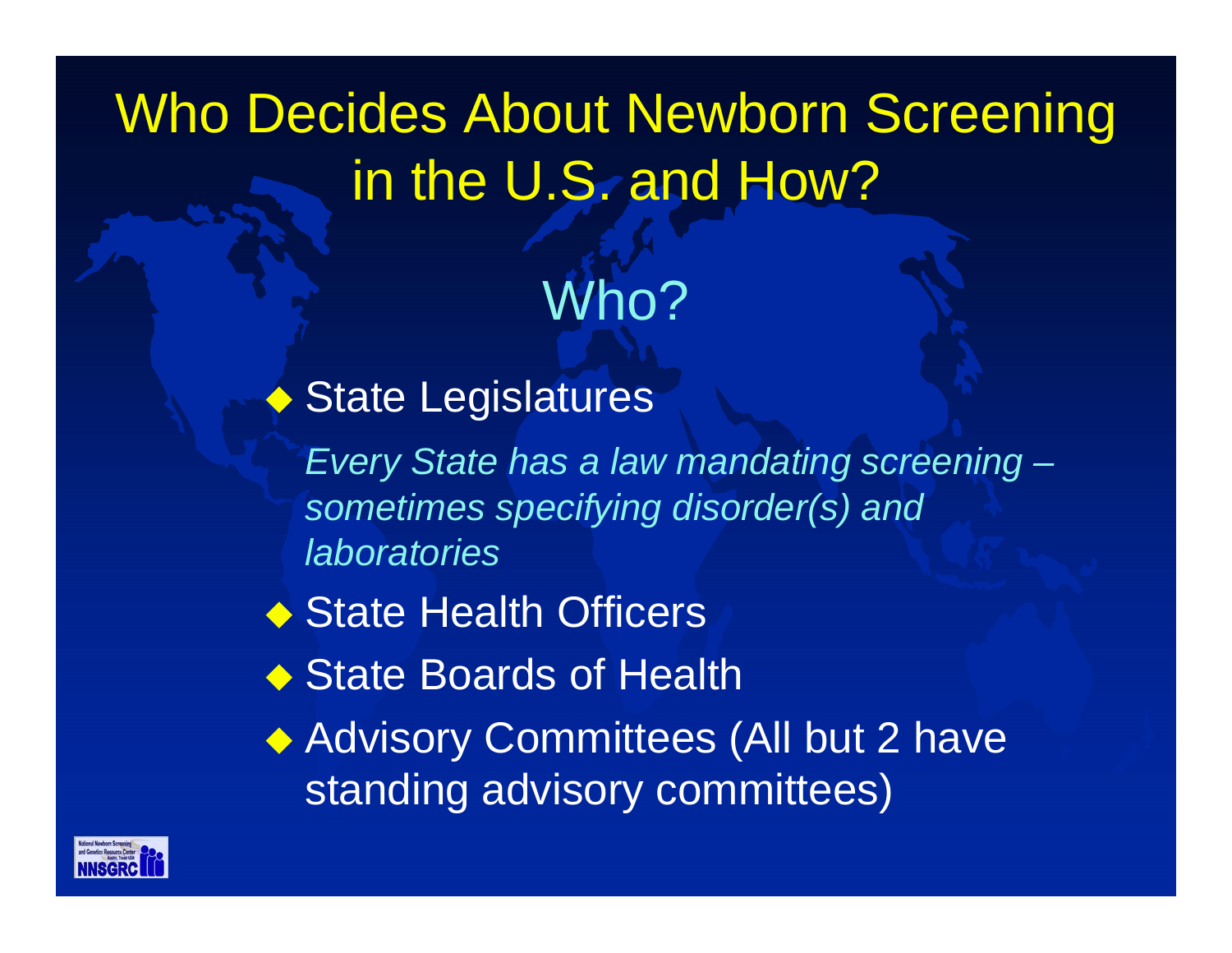# Who Decides About Newborn Screening in the U.S. and How?

How?

♦ Public Interest ◆ Professional Interest ◆ Political Interest Cost Savings (Benefits Outweigh Costs) ◆ Scientific Evidence (Incidence/Outcome)

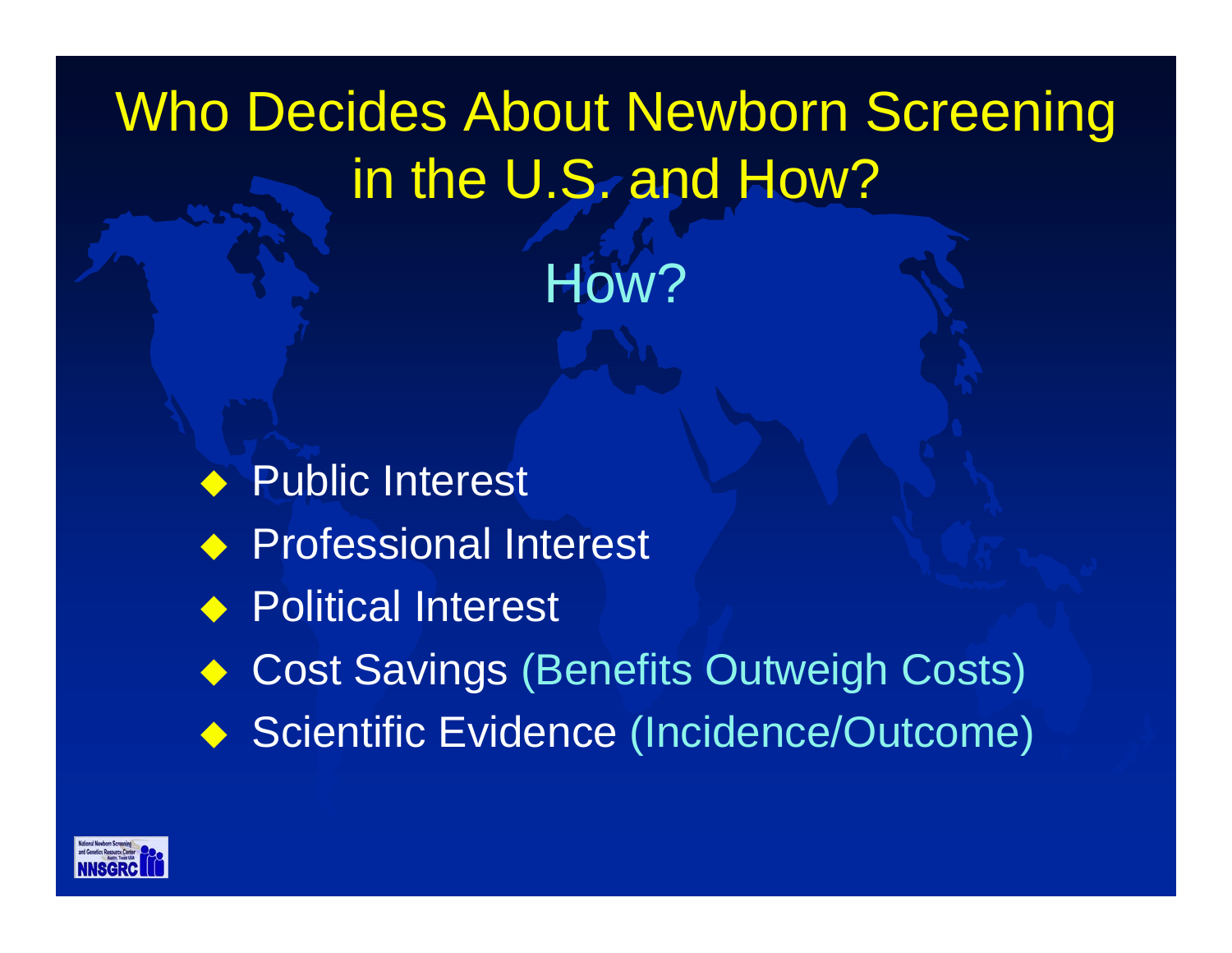

## Components of the Newborn Screening System

**Assessment** 

**Cost Control Proprieting** 

**pec mi**

**L**•

**S**•

**Putcome du Devillesis** 

**Control Canadians** 

**T**•

**ea <sup>r</sup>**

**Congression** 

**er <sup>t</sup>**

**en <sup>s</sup> ot**

**m**

**necessary** 

*family* 

**Conduction Canal** 

**Frontine River** 

**Screening :**

•**Sample**

**Contract of the South Assets** 

**Harbourge Strategy Association** 

**Friday Maritimes Contracts of the Contracts of the Contracts of the Contracts of the Contracts of the Contracts of the Contracts of the Contracts of the Contracts of the Contracts of the Contracts of the Contracts of the** 

**Obtain test contribution** 

•**Sample**

•**Laboratory**

 $\sum_{i=1}^n$ 

**testing**

**Submission** 

**with** 

**Diagnosis:**

**me**

**h**  $\gamma$ 

**p**

**ent:**

**shared**

**Management** 

**ent**

**ar ge**

•**Subspecialist** 

•**Counseling**

•**Results**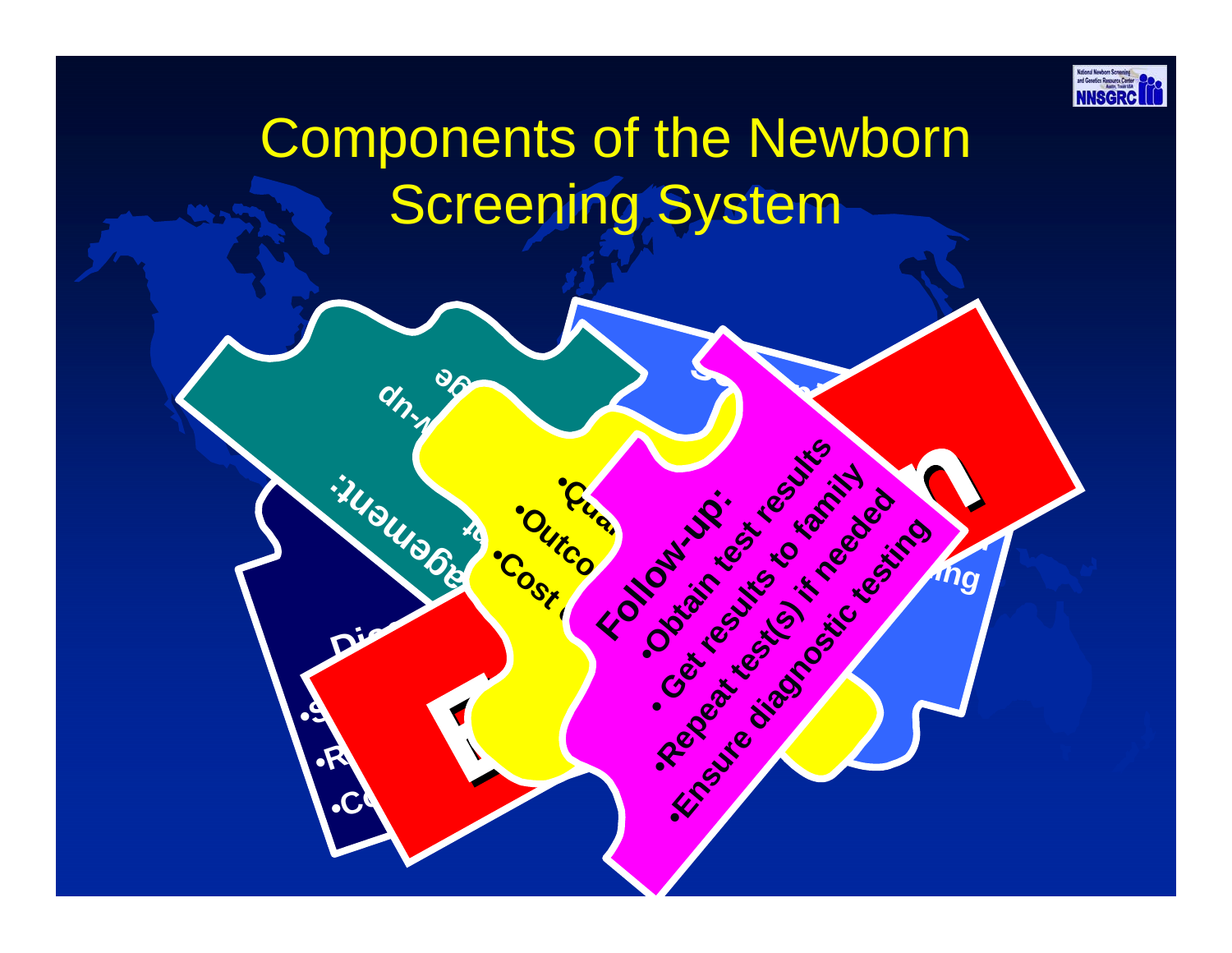

## Components of the Newborn Screening System

#### **Management:**

•**Treatment** •**Long-term follow-up** •**Specimen storage**

#### **Evaluation:**

•**Quality assurance**  •**Outcome evaluation**

•**Cost effectiveness**

**Diagnosis:** •**Subspecialist Assessment** •**Results shared with family** •**Counseling if necessary**

**Follow-up:** •**Obtain test results**• **Get results to family**  •**Repeat test(s) if needed**  •**Ensure diagnostic testing**

**Screening:**

•**Sample collection** 

•**Sample submission**

•**Laboratory testing**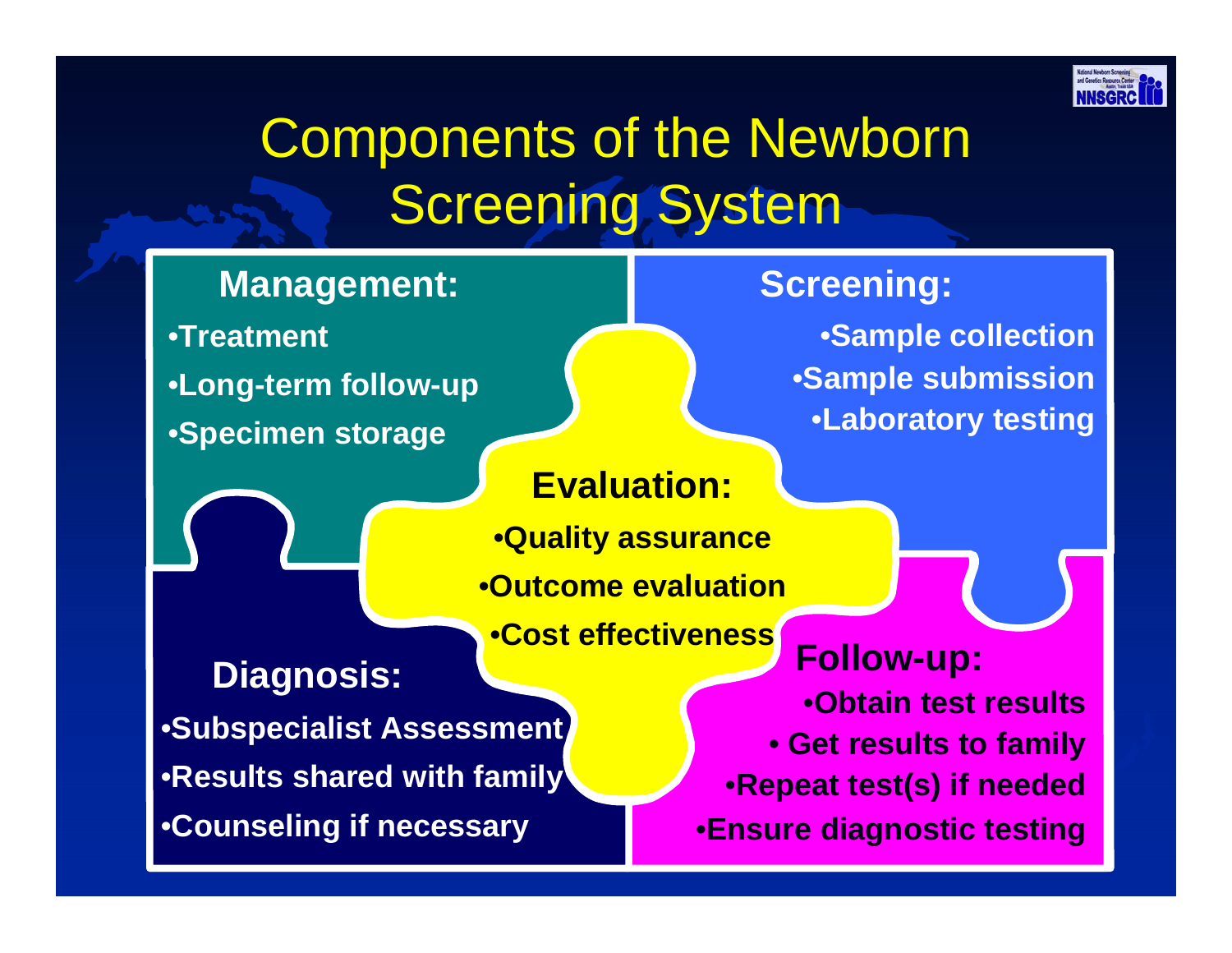

## Components of the Newborn Screening System

### **Management:**

•**Treatment** 

•**Long-term follow-up**

•**Specimen storage**

**Diagnosis: Diagnosis: Diagnosis: Diagnosis: Diagnosis: Diagnosis: Diagnosis: Diagnosis: Diagnosis: Diagnosis:** 

### **Screening:**

•**Sample collection**  •**Sample submission**

•**Laboratory testing**

## •**Quality assurance**  •**Outcome evaluationEducation Education**

•**Subspecialist Assessment** •**Results shared with family** •**Counseling if necessary**

•**Obtain test results**• **Get results to family**  •**Repeat test(s) if needed**  •**Ensure diagnostic testing**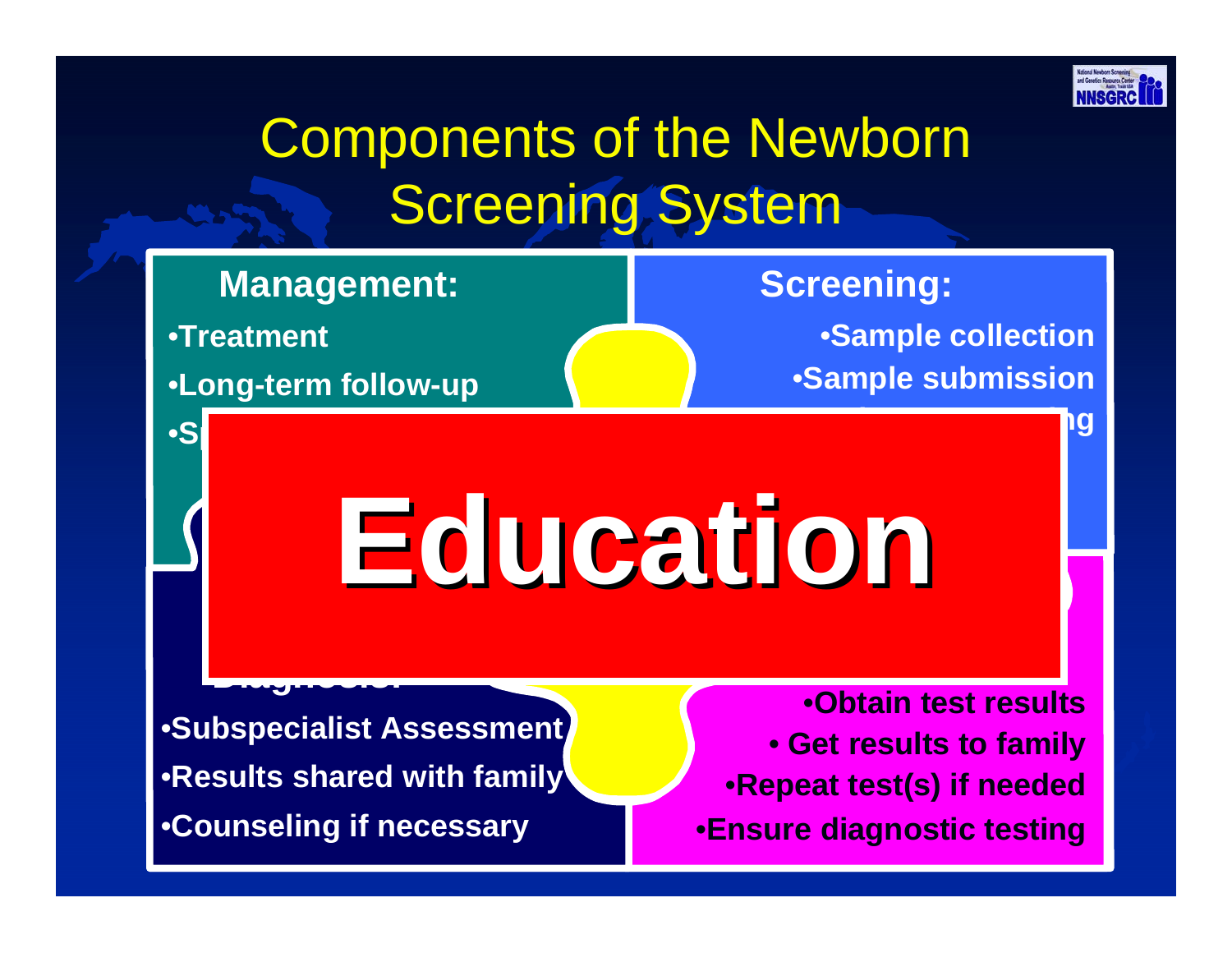1. Important health problem 2. Accepted treatment 3. Diagnosis and treatment facilities available  $4.$  Recognizable latent or early symptomatic state 5. Suitable test or examination6. Test is acceptable to the population 7. Natural disease history adequately understood 8. Agreed policy on whom to treat as patients 9. The cost balanced relative to possible expense for medical care Traditional Criteria for Newborn Screening Wilson and Jungner - WHO, 1968 10 Criteria for Population Screening



10. Case finding is a continuous process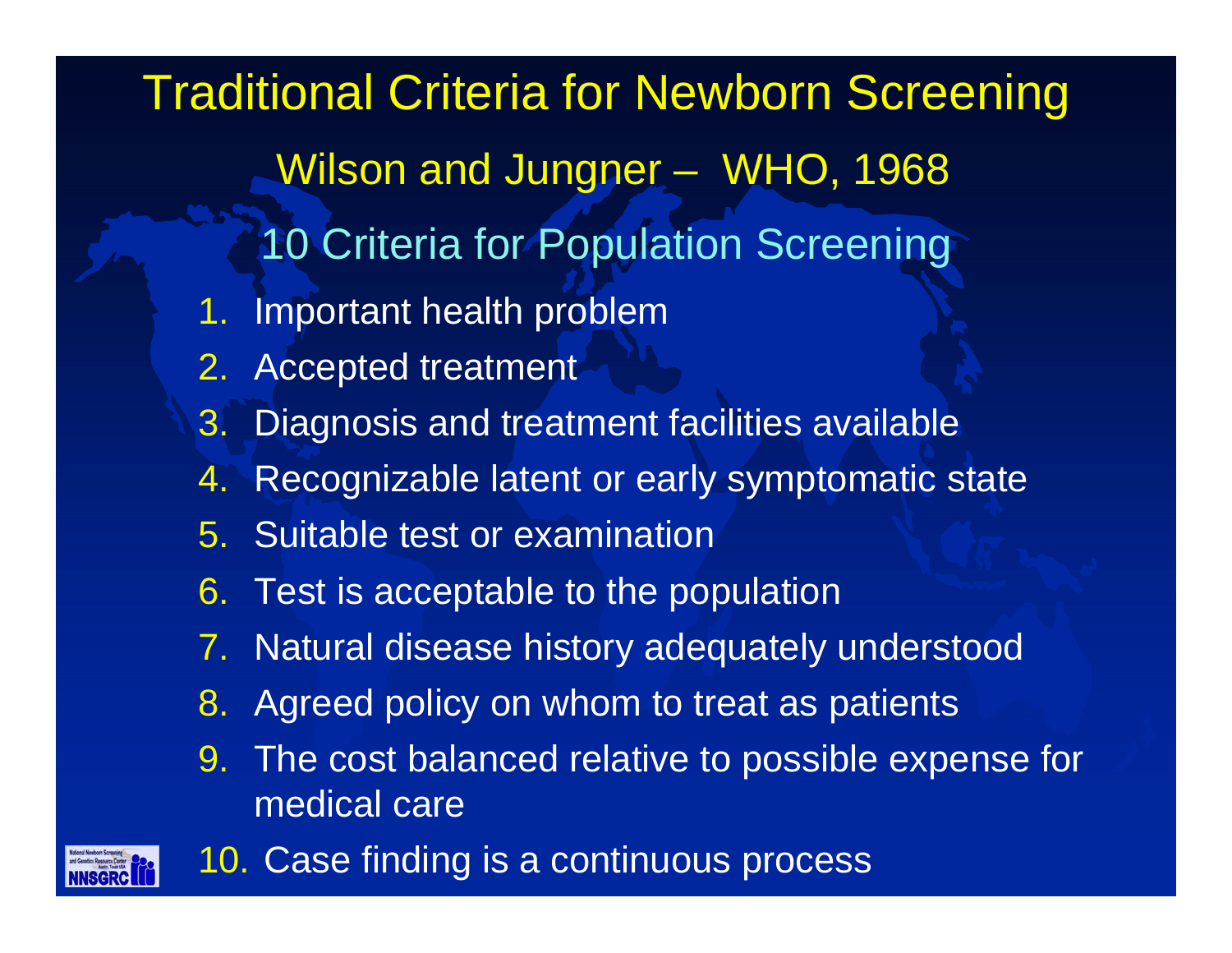HRSA Contract National Policy Development for NBS Test Selection

American College of Medical Genetics





- $\bullet$ **• Incidence**
- $\bullet$ Difficulty of diagnosis (birth)
- $\bullet$ Disease impact
- $\bullet$ Test sensitivity/specificity
- $\bullet$ • Test characteristics
- $\bullet$ Treatment availability & cost
- $\bullet$ Treatment efficacy
- $\bullet$ Benefits to individual
- $\bullet$ Benefits to family & society
- $\bullet$ Mortality prevention
- $\bullet$ Diagnosis availability
- $\bullet$ Management availability
- $\bullet$ Simplicity of therapy

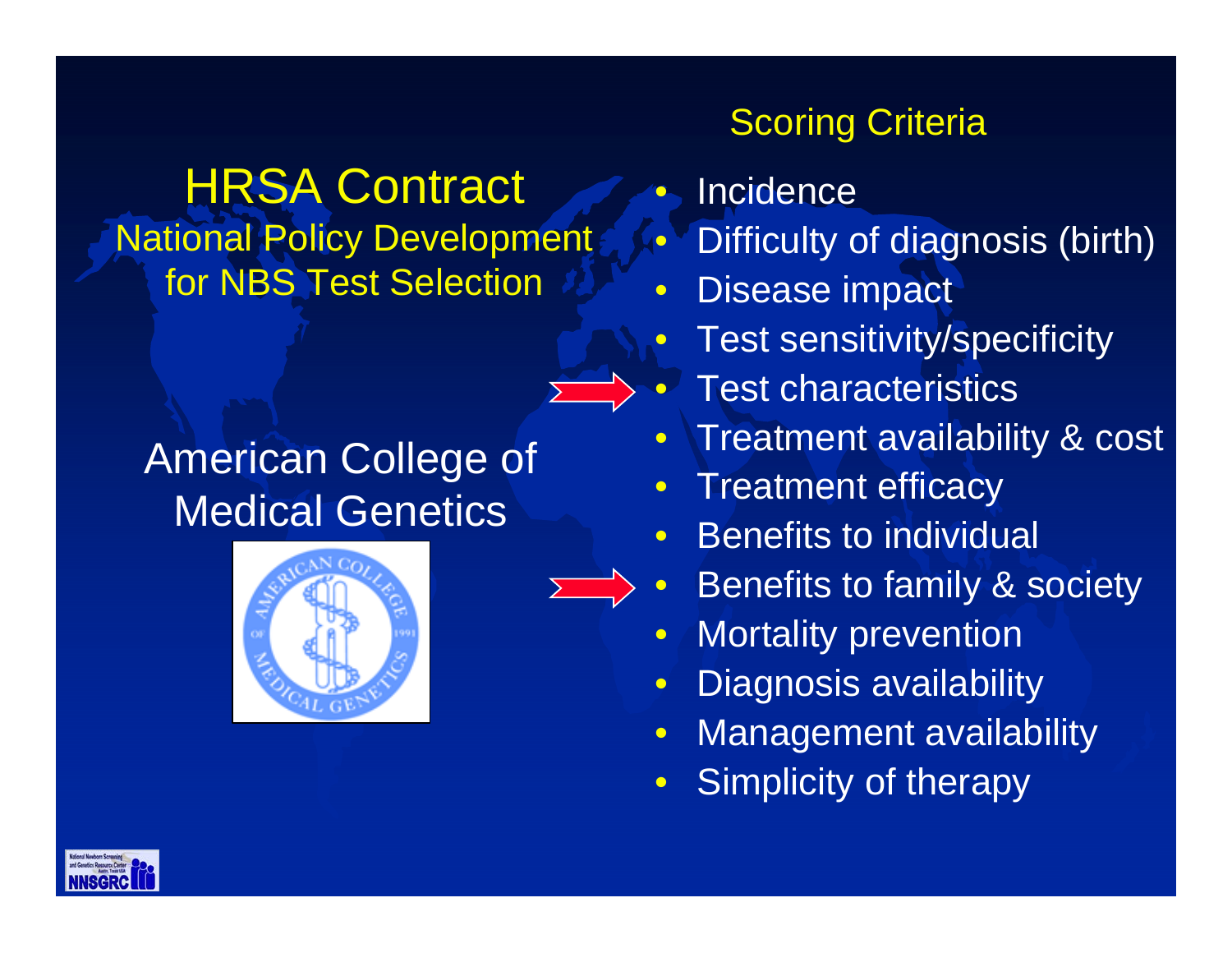**HRSA Contract** National Policy Development for NBS Test Selection

### American College of Medical Genetics

Expected Completion June 2004

| <b>CRITERIA INCLUDED IN THIS</b><br><b>SURVEY</b>             | <b>CATEGORIES</b>                                                                                       | SCORE    |
|---------------------------------------------------------------|---------------------------------------------------------------------------------------------------------|----------|
| Incidence of condition                                        | >1:5.000                                                                                                | 100      |
|                                                               | >1:25,000                                                                                               | 75       |
|                                                               | >1:50,000                                                                                               | 50       |
|                                                               | >1:75.000                                                                                               | 25       |
|                                                               | $<$ 1:100,000                                                                                           | $\circ$  |
| <b>Phenotype clinically</b><br>identifiable at birth          | Never                                                                                                   | 100      |
|                                                               | <25% of cases                                                                                           | 75       |
|                                                               | <50% of cases                                                                                           | 50       |
|                                                               | <75% of cases                                                                                           | 25       |
|                                                               | Always                                                                                                  | 0        |
| Burden of disease if untreated                                | Profound                                                                                                | 100      |
|                                                               | Severe                                                                                                  | 75       |
|                                                               | Moderate                                                                                                | 50       |
|                                                               | Mild                                                                                                    | 25       |
|                                                               | Minimal                                                                                                 | $\circ$  |
| Does a sensitive AND specific                                 | <b>YES</b>                                                                                              | 200      |
| screening test currently exist?                               | NO.                                                                                                     | 0        |
| <b>Test characteristics</b><br>(Yes = apply score; No = zero) | Doable in neonatal blood spots OR by a simple, in-                                                      | 50       |
|                                                               | nursery physical method                                                                                 |          |
|                                                               | High throughput (>200/day/FTE)                                                                          | 20       |
|                                                               | Cost (supplies + equipment) per test <1\$                                                               | 20       |
|                                                               | Multiple markers in same analysis                                                                       | 20       |
|                                                               | Detection of secondary targets                                                                          | 20       |
|                                                               | Utilizes a multiplex platform                                                                           | 20       |
| <b>Availability of treatment</b>                              | Inexpensive and widely available                                                                        | 100      |
|                                                               | Expensive OR limited availability                                                                       | 50       |
| (Expensive IF >\$50,000/patient/year)                         | Expensive AND limited availability                                                                      | 0        |
| Potential efficacy of existing<br>treatment                   | To prevent ALL negative consequences                                                                    | 200      |
|                                                               | To prevent MOST negative consequences                                                                   | 100      |
|                                                               | To prevent SOME negative consequences                                                                   | 50       |
|                                                               | Treatment efficacy not proven                                                                           | $\circ$  |
| <b>Benefits of early intervention</b><br>(INDIVIDUAL OUTCOME) | Clear scientific evidence that intervention IN THE                                                      | 100      |
|                                                               | FIRST WEEKS OF LIFE maximizes outcome                                                                   |          |
|                                                               | Early intervention improves outcome                                                                     | 50       |
|                                                               | No evidence of improved outcome                                                                         | 0        |
| <b>Benefits of early intervention</b><br>(FAMILY & SOCIETY)   | Early intervention maximizes benefits (education,<br>understanding prevalence and natural history, cost | 100      |
|                                                               | effectiveness)<br>Early intervention improves benefits                                                  | 50       |
|                                                               | No evidence of benefits                                                                                 | $\Omega$ |
| Early diagnosis and treatment                                 | YES                                                                                                     | 100      |
| prevent mortality                                             | NO.                                                                                                     | 0        |
| <b>Diagnostic confirmation</b>                                | Widely available                                                                                        | 100      |
|                                                               | Reduced availability                                                                                    | 50       |
|                                                               | Available only in a few laboratories                                                                    | $\circ$  |
| <b>Clinical management</b>                                    | Widely available                                                                                        | 100      |
|                                                               | Reduced availability                                                                                    | 50       |
|                                                               | Available only in a few centers                                                                         | 0        |
| <b>Simplicity of therapy</b>                                  | Very high                                                                                               | 200      |
|                                                               | High                                                                                                    | 100      |
|                                                               | Average                                                                                                 | 50       |
|                                                               | Low                                                                                                     | $\circ$  |
|                                                               | May scop                                                                                                | 1650     |

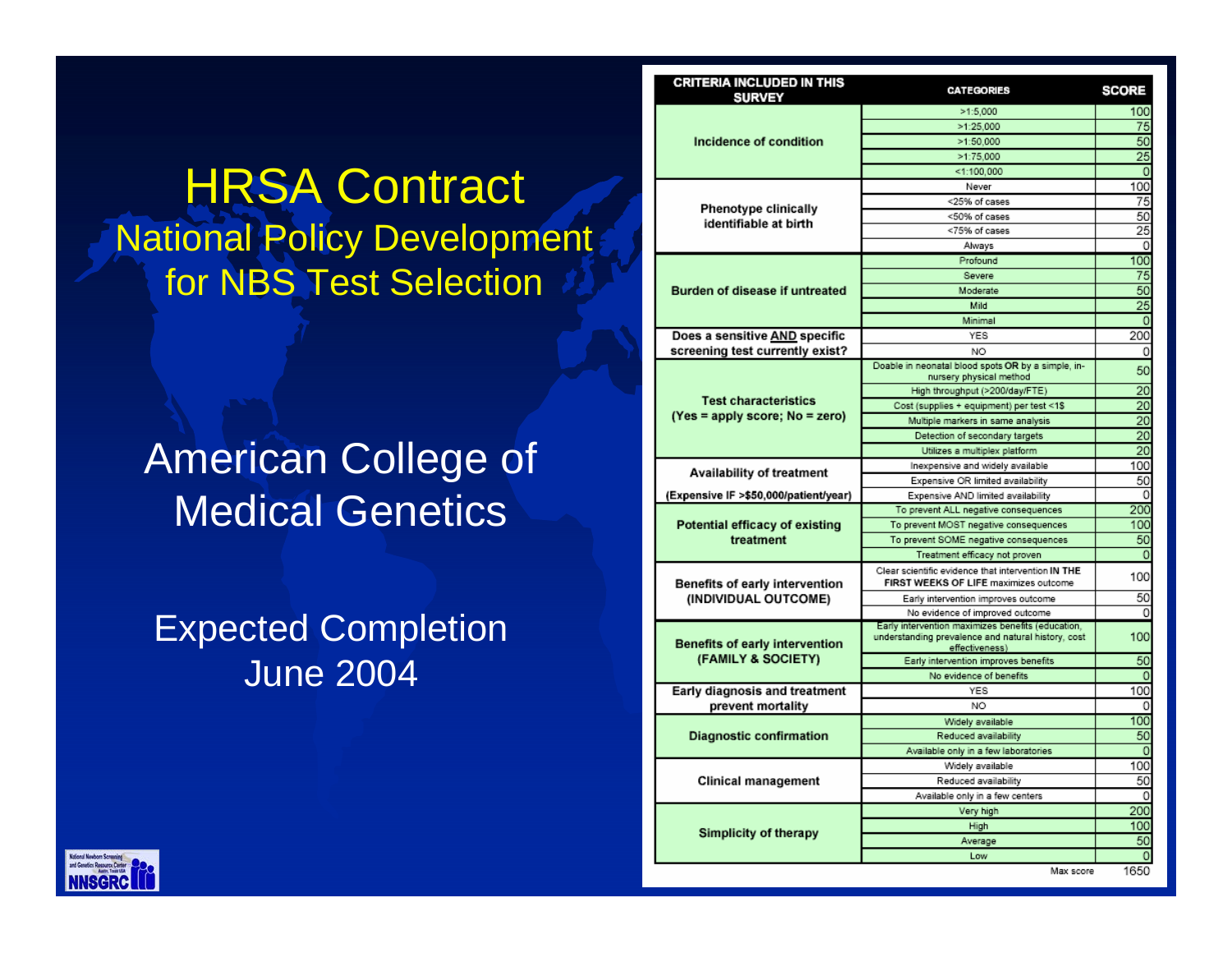ACMG Report on Newborn **Screening** May 2006



**May 2006** volume 8 supplement 1 ISSN 1098-3600

www.geneticsinmedicine.org Now publishing 12 issues/year



Newborn Screening: Toward a Uniform Screening Panel and System

- · Executive summary
- · Main report

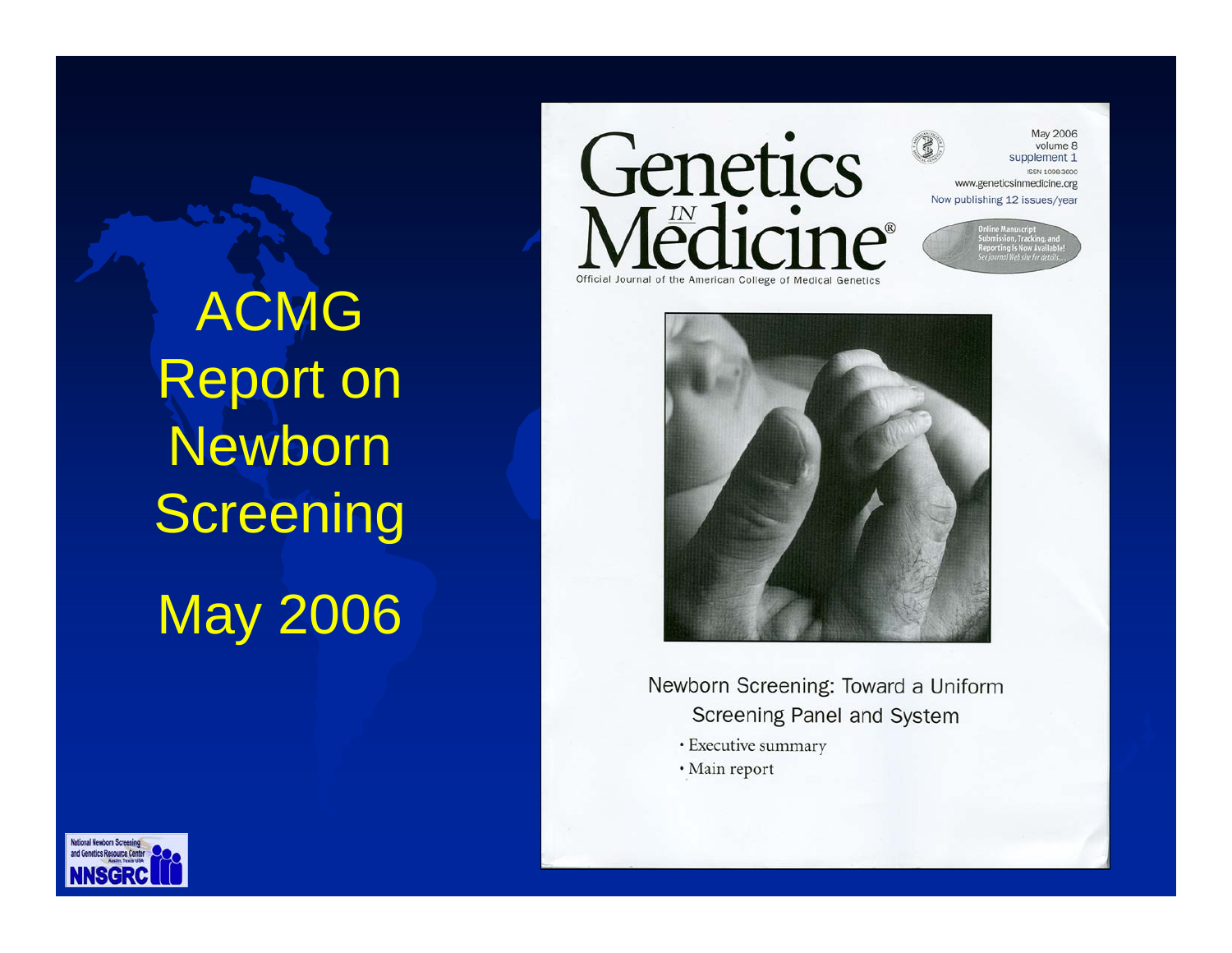AAP Report on **Newborn Screening** May 2006

MAY 2006 - VOLUME 117 - NUMBER 5

## PEDIATRICS

OFFICIAL JOURNAL OF THE AMERICAN ACADEMY OF PEDIATRICS

www.pediatrics.org

#### A SUPPLEMENT TO PEDIATRICS

A Look at Newborn Screening: Today and Tomorrow

Funded by Cooperative Agreement U43-MC02620 from the Maternal and Child Health Bureau, Health Resources and Services Administration



American Academy of Pediatrics DEDICATED TO THE HEALTH OF ALL CHILDREN"

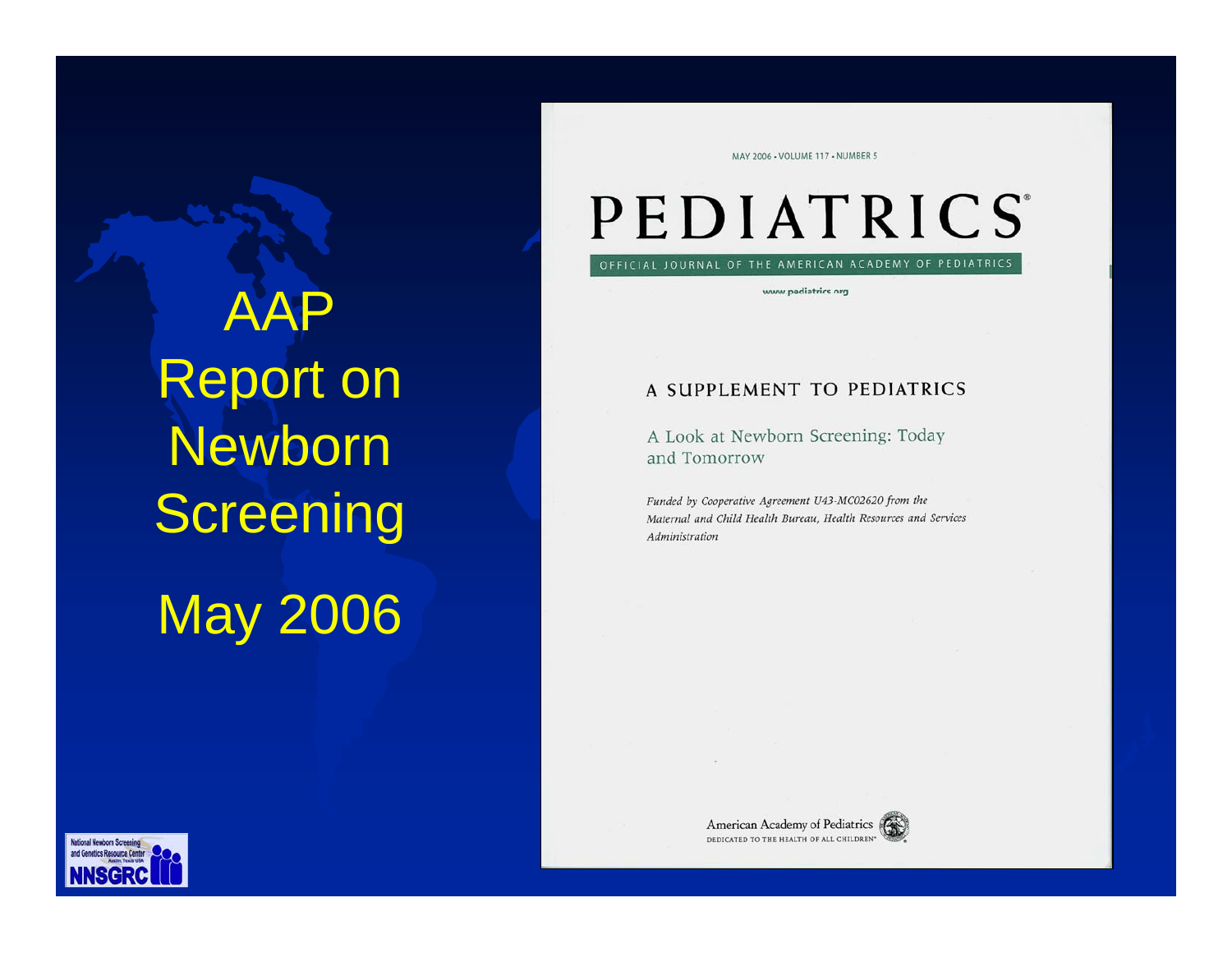

**<10 Disorders (3) 10-19 Disorders (10) 30-39 Disorders (12) 40-49 Disorders (15) 50+ Disorders (9) 20-29 Disorders (2)**

### **U.S. Newborn Screening**

**Conditions Required – June 1, 2006**

(Conditions available as an option to selected population are not counted)